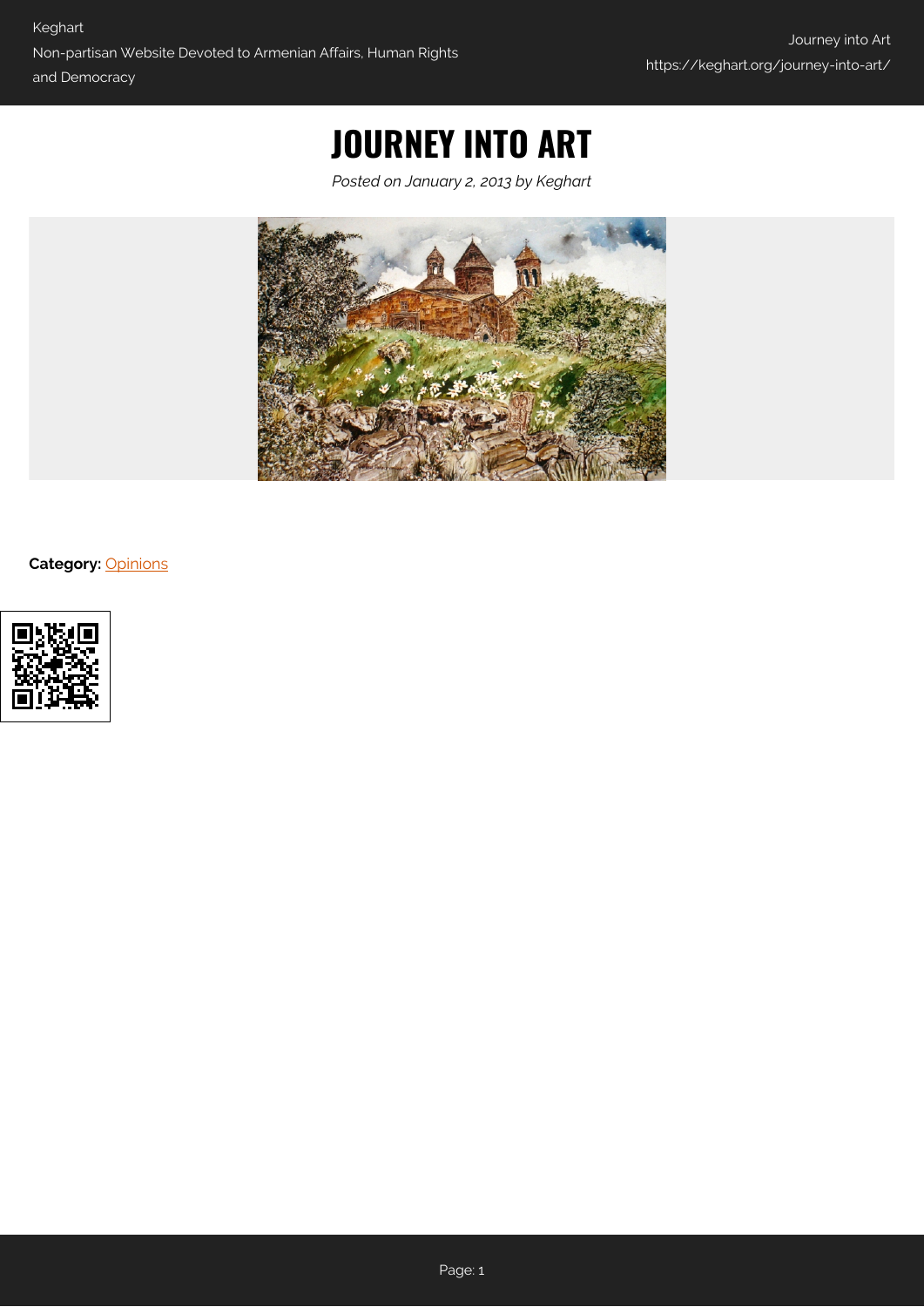*The following interview with the renowned Canadian artist [Gerard Paraghamian](http://gerardparaghamian.com/) was recently conducted by Keghart.com.-Ed, December 2012*

#### 12 January 2013

# **Keghart: How old were you when you did your first drawing or painting?**

**Gerard Paraghamian**: I was 10-years-old, in my poetry class where we had to memorize the works of well-known French poets. I had decided to do a drawing to depict what the poem was saying. I  $\mathbb{E}$ don't know why, but whenever I saw a piece of paper and had a pen or pencil I would sketch. Needless to say, this was work in progress as I did not know what finally ended up on the paper. I still have that poem-inspired image. One reason for my art inclinations could be my father, an "artisan" tailor in Nice, France. He also drew, and wrote poems in Armenian. He sang as he played the *'oud.* My mother had a beautiful voice and sang whenever she could. Out of that background it was not difficult to be drawn to the arts. My father Essaye and my mom Anna were born in Turkey where they witnessed the atrocities. They lost most of their relatives in the Genocide and separately fled to France. My mom settled in Marseille with her mother; my father, having found relatives in Nice, settled in that city. My sister Anne-Marie, my brother George and I were born in Nice.

# *The following interview with the renowned Canadian artist [Gerard Paraghamian](http://gerardparaghamian.com/) was recently conducted by Keghart.com.-Ed, December 2012*

#### 12 January 2013

# **Keghart: How old were you when you did your first drawing or painting?**

**Gerard Paraghamian**: I was 10-years-old, in my poetry class where we had to memorize the works of well-known French poets. I had decided to do a drawing to depict what the poem was saying. I  $\mathbb{E}$ don't know why, but whenever I saw a piece of paper and had a pen or pencil I would sketch. Needless to say, this was work in progress as I did not know what finally ended up on the paper. I still have that poem-inspired image. One reason for my art inclinations could be my father, an "artisan" tailor in Nice, France. He also drew, and wrote poems in Armenian. He sang as he played the *'oud.* My mother had a beautiful voice and sang whenever she could. Out of that background it was not difficult to be drawn to the arts. My father Essaye and my mom Anna were born in Turkey where they witnessed the atrocities. They lost most of their relatives in the Genocide and separately fled to France. My mom settled in Marseille with her mother; my father, having found relatives in Nice, settled in that city. My sister Anne-Marie, my brother George and I were born in Nice.

# **Keghart: When did you emigrate to Canada?**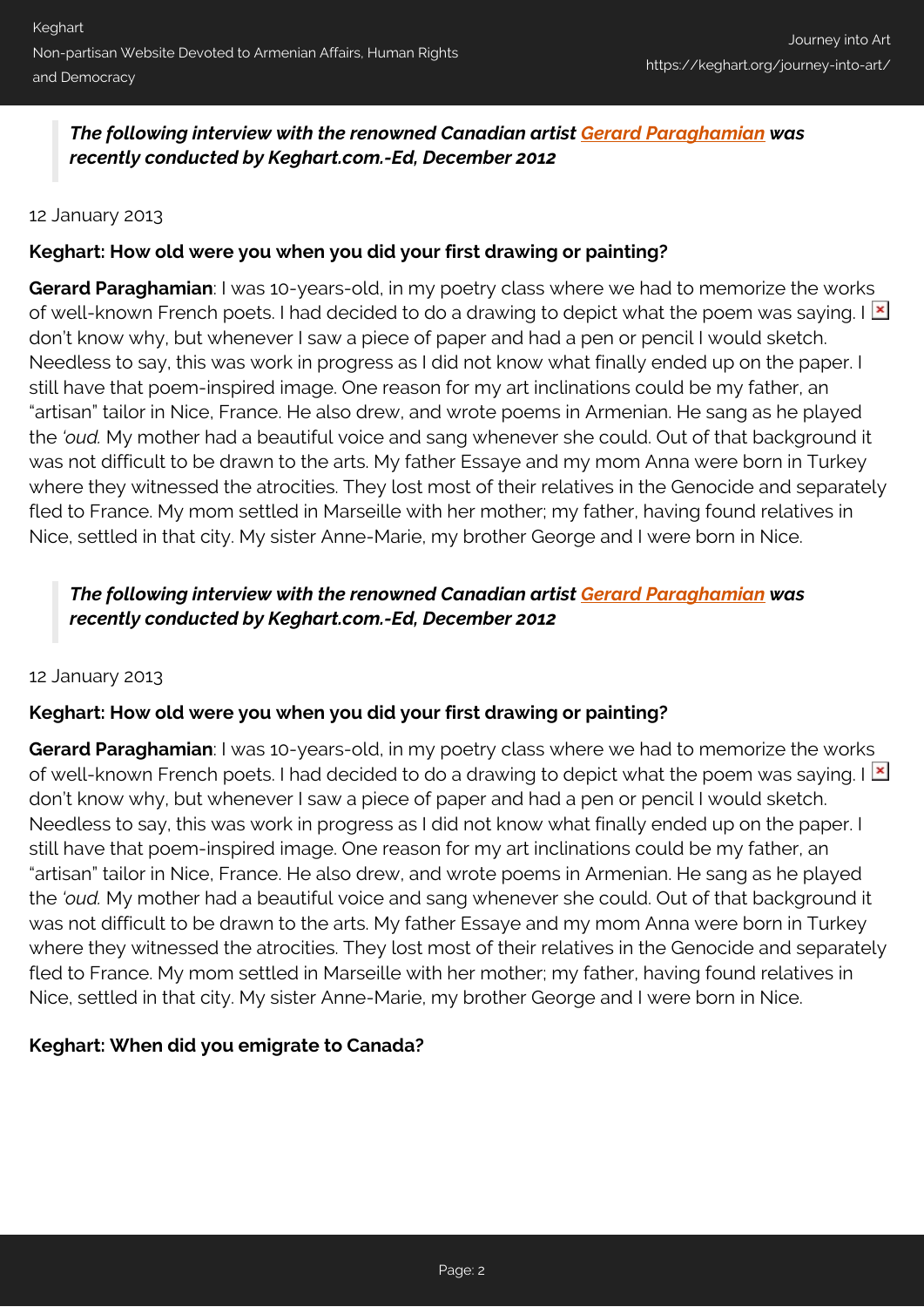**GP**: In 1955 we moved to Quebec City, sailing on the last voyage of Cunard Line's Franconia. I will

never forget the icebergs in the middle of the Atlantic. The ship stopped. It was nighttime; the stars were so big and bright. Later in life they reminded me of Van Gogh's "Starry Night".

# **Keghart: How has your art developed as you have matured and gained experience?**

**GP**: My art developed by mistake. Earlier on I had never thought art was something people did seriously. Much later, while visiting major galleries during my travels that I realized how wrong I was. Nevertheless, I never thought that I would be good enough to pursue the vocation full time. As a result, I scraped through high school with a diploma in machine shop and auto mechanics. I had one period of art a week. My art teacher--John Bennet--suggested I change courses and take art full time, as he thought I had artistic talent. However, I just wanted to finish high school in the easiest way possible. Art was still a passive endeavor. After graduating, jobs did not exactly fall into my lap. I enrolled at Ryerson University in Toronto. Professors there urged me to find another path to my future. Not having money, I learned to play the accordion so as to become a professional musician. I formed the first all-Armenian band in Toronto. At last some money was making its way into my wallet, but still no art.

# $\pmb{\times}$

#### **Drawn at age ten**

# **Keghart: How and when did you make your crucial decision to become an artist?**

**GP**: It was not until I met a person who saw one of my mediocre paintings and suggested that I enroll at the Ontario College of Art in Toronto. I enrolled in a four-year advertising design course. Advertising, they told me, would be the only way I might make it in art. But again, after graduating I couldn't find a job. My grandmother would sit in the living room and watch me come home with my portfolio in hand and a sad look on my face. She always encouraged me. The ad agencies said I had a good portfolio but that they were looking for experienced designers. At my last interview I said to the creative director: "Give me the job so that I will have experience". That didn't sit well. I abandoned my portfolio and joined a band with a manager who booked the group in Holiday Inns around the world, as well as on cruises. As we were being measured for our stage uniforms, I received a call from an art director at Foster Advertising, the second biggest ad agency in Canada. Foster hired me as freelancer, but within a week I became a full-time art director.

Although I won awards, I was disillusioned with the industry and quit to run my own studio for the next 15 years. A career turning point came in 1983 when I created a poster titled "On the Waterfront Toronto". It took Toronto by storm and brought me into the art publishing industry. Following the fame of the poster, I was hired by the biggest art publisher in Canada. That's how I became the official artist of Expo '86. I also began doing posters of major cities in North America. Traveling around the world with a backpack, I was taken aback by the poverty and starvation. As a result, I have donated art work to numerous non-profit organizations. UNICEF (United Nations Children's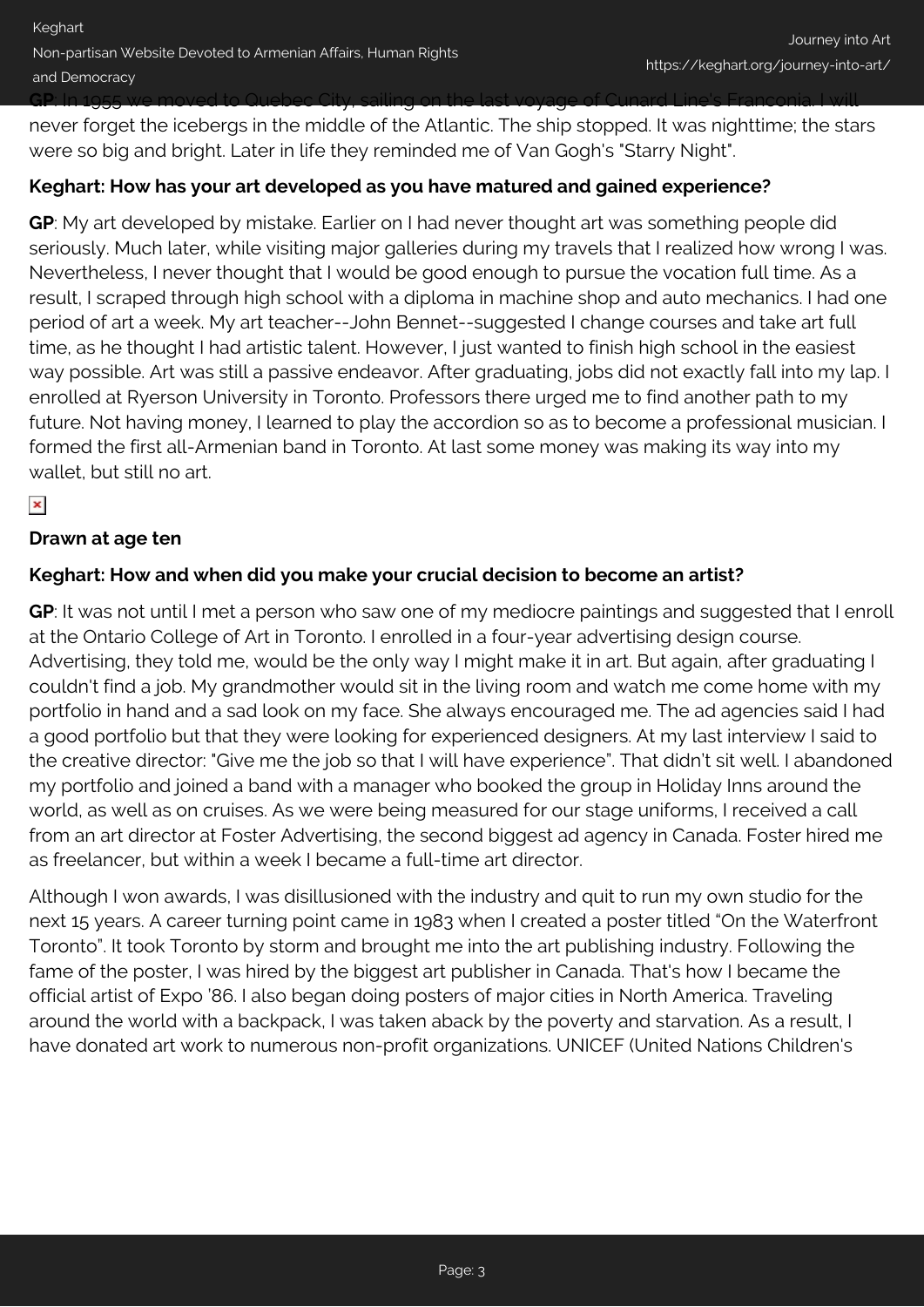Fund), which customarily uses one artist and only once from each country picked five of my designs.

Thus, I was nominated to receive the Order of Canada and was featured in the "Canadian Who's Who".

# $\pmb{\times}$

# **On the Waterfront Toronto**

# **Keghart: What are your artistic preoccupations or subjects?**

**GP**: My subjects vary because I am commissioned on a project basis: one day a factory, the next a sports personality, a landscape for a calendar. I believe an artist should not restrict himself to a single subject.

# **Keghart: Tell us about the pleasures of painting. How is it different from expressions of other art forms?**

**GP**: In fine art you know what you want at first, but don't always end up with your wishes. That's what makes it interesting. Things evolve in front of your eyes--the artist changes his mind a dozen times. He will have doubts, especially if the creation is not going the way he wants, but at the end the rewards are great.

# **Keghart: Have you exhibited your work in Armenian institutions?**

**GP**: I have donated my art to the Armenian churches in Toronto where they have held one-man shows. They always do an excellent job... inviting dignitaries, organizing receptions and presenting my work in a professional manner. On one occasion a framed painting was presented to Jean Chretien, two weeks before he became the Prime Minister of Canada. Another memorable moment was the presentation of one of my paintings to John Evans, the former US ambassador to Armenia. I believe he was recalled because he acknowledged the Genocide. Another remarkable occasion was the exhibition of my Armenia paintings in a one-man show in Glendale, California.

# **Keghart: What are you working on now?**

**GP**: I am moving from my 3,000 sq. ft. home-studio to an apartment less than half the size. I don't know where I will store over 300 paintings. I am in limbo now; I will not take assignments until I settle down. I might start again in California where I have worked with fellow Ontario College of Art graduate and friend Bernard Berberian. I might spend more time in the south of France where I was born. The light there is exceptional: that is why most of the French impressionists painted there. As one gets older one looks for warmer climates. I am also working on "Canada--an Artist's Journey". It will be a coffee-table book of all my Canadian paintings, if money can be raised for the project.

# **Keghart: What would you like to do next artistically?**

**GP**: The next subject matter will be what the next phone call brings.